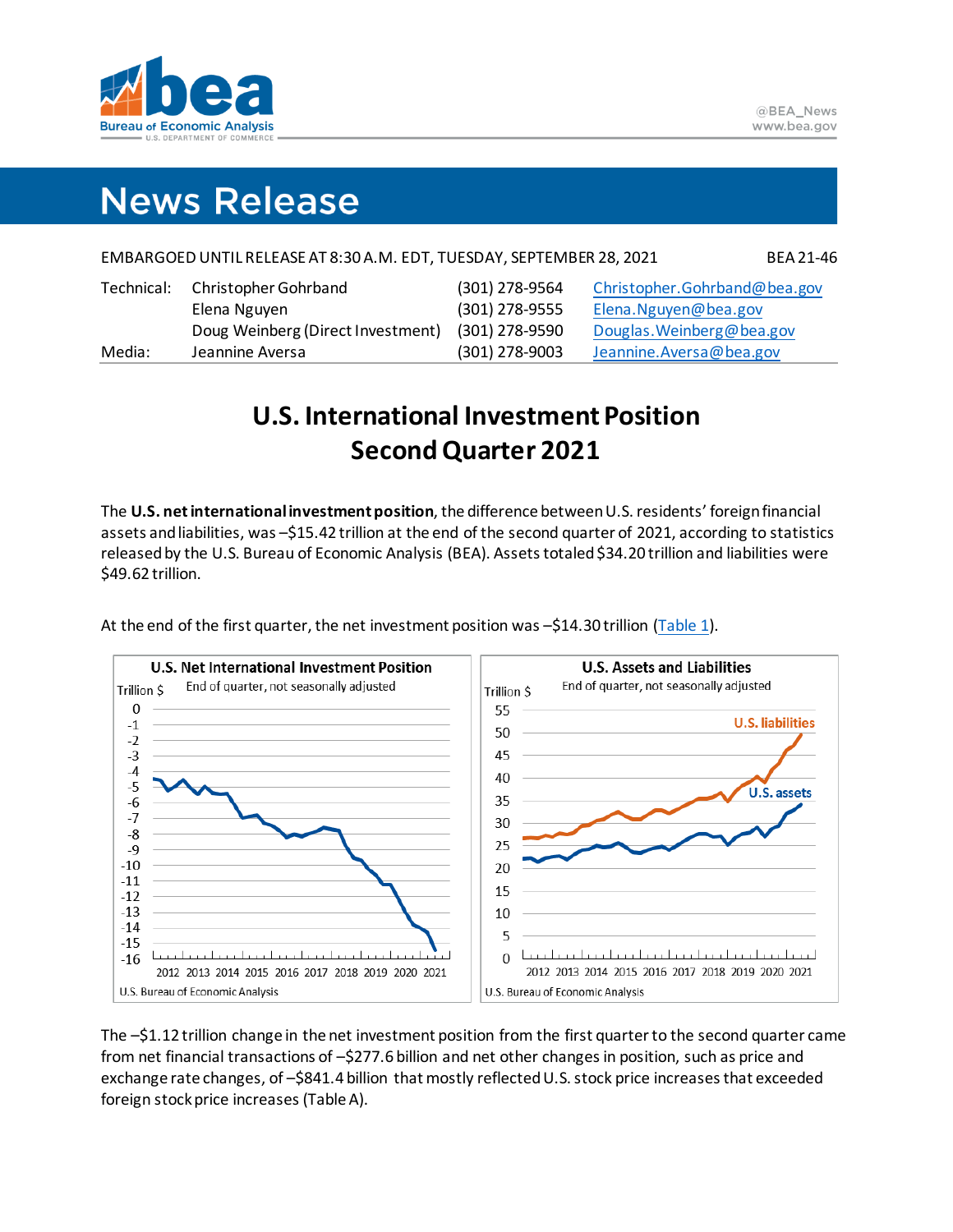

# **COVID-19 Impact on Second Quarter 2021 International Investment Position**

The global pandemic and the economic recovery continued to impact the IIP in the secondquarter of 2021. The economic effects of the COVID-19 pandemic cannot be quantified in the IIP statistics because the impacts are generally embedded in source data and cannot be separately identified.

| Billions of dollars, not seasonally adjusted   |             |                               |                                 |               |             |  |  |
|------------------------------------------------|-------------|-------------------------------|---------------------------------|---------------|-------------|--|--|
|                                                | End of      | Change in position in 2021 Q2 |                                 |               | End of      |  |  |
|                                                | quarter     |                               | Attributable to:                |               | quarter     |  |  |
|                                                | position,   | Total                         | Financial                       | Other changes | position,   |  |  |
|                                                | 2021 Q1     |                               | in position $1$<br>transactions |               | 2021Q2      |  |  |
| U.S. net international investment position     | $-14,300.5$ | $-1,119.1$                    | $-277.6$                        | $-841.4$      | $-15,419.6$ |  |  |
| Net position excluding financial derivatives   | $-14,333.6$ | $-1,123.8$                    | $-269.0$                        | $-854.8$      | $-15,457.5$ |  |  |
| Financial derivatives other than reserves, net | 33.1        | 4.8                           | -8.6                            | 13.4          | 37.9        |  |  |
| U.S. assets                                    | 32,838.0    | 1,358.0                       | (2)                             | (2)           | 34,196.0    |  |  |
| Assets excluding financial derivatives         | 30,679.1    | 1,410.8                       | 259.3                           | 1,151.4       | 32,089.8    |  |  |
| Financial derivatives other than reserves      | 2,158.9     | $-52.8$                       | (2)                             | (2)           | 2,106.1     |  |  |
| U.S. liabilities                               | 47,138.5    | 2,477.0                       | (2)                             | (2)           | 49,615.6    |  |  |
| Liabilities excluding financial derivatives    | 45,012.7    | 2,534.6                       | 528.3                           | 2,006.2       | 47,547.3    |  |  |
| Financial derivatives other than reserves      | 2,125.8     | $-57.5$                       | $^{(2)}$                        | (2)           | 2,068.3     |  |  |

### **Table A. Quarterly Change in the U.S. Net International Investment Position**

1. Disaggregation of other changes in position into price changes, exchange rate changes, and other changes in volume and valuation is presented for annual statistics released in June each year.

2. Financial transactions and other changes in financial derivatives positions are available on a net basis; they are not sep arately available for U.S. assets and U.S. liabilities.

**U.S. assets**increased by \$1.36 trillion, to a total of \$34.20 trillion at the end of the second quarter, mostly reflecting increases in portfolio investment and direct investment assets. Portfolio investment assets increased by \$755.8 billion, to \$15.90 trillion, and direct investment assets increased by \$656.4 billion, to \$10.55 trillion, driven mainly by increases in foreign stock prices that raised the value of these assets.

**U.S. liabilities** increased by \$2.48 trillion, to a total of \$49.62 trillion at the end of the second quarter, mostly reflecting increases in portfolio investment and direct investment liabilities. Portfolio investment liabilities increased by \$1.41 trillion, to \$26.59 trillion, and direct investment liabilities increased by \$927.2 billion, to \$13.49 trillion, driven mainly by increases in U.S. stock prices that raised the value of these liabilities.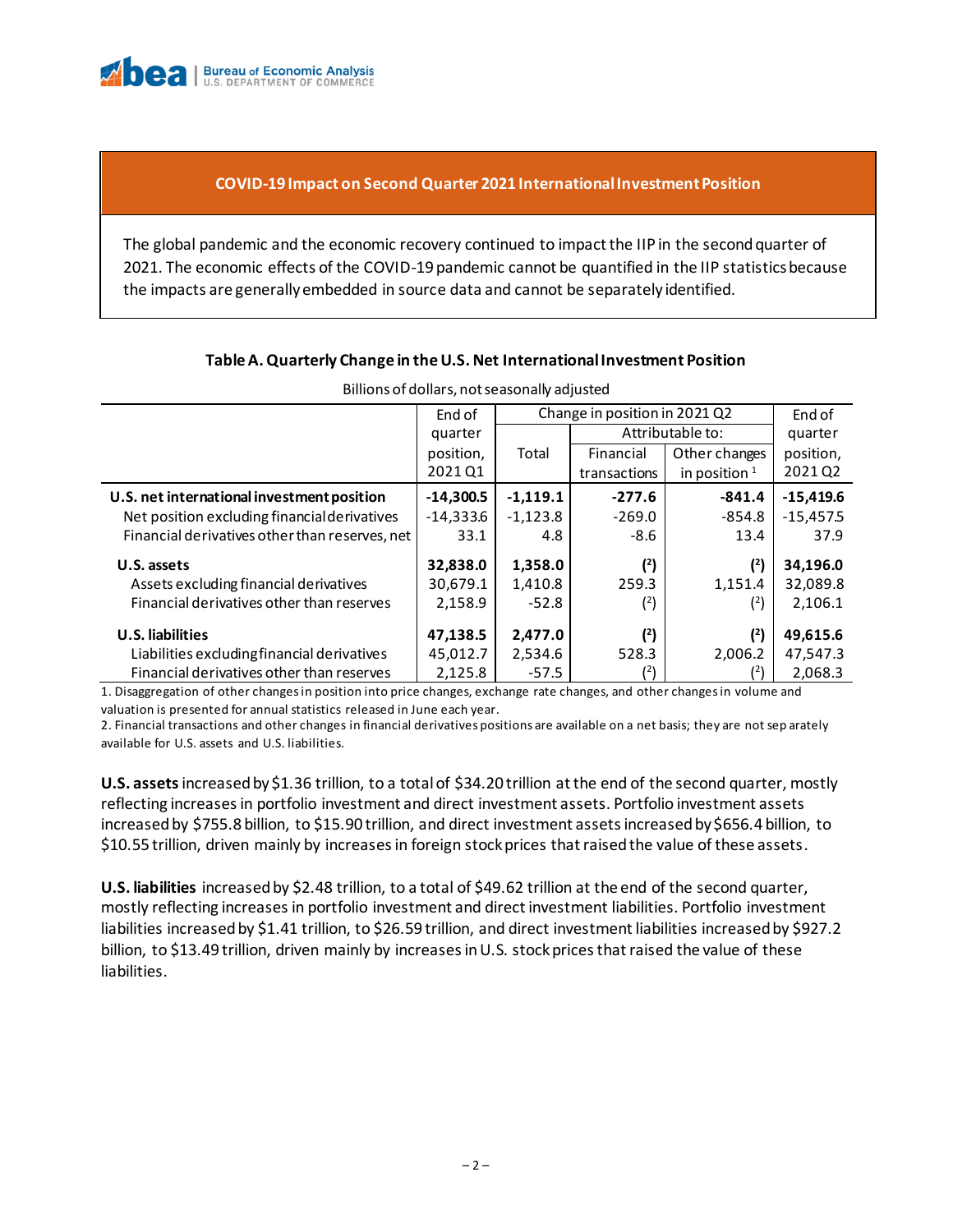



# **Updates to First Quarter 2021 International Investment Position Aggregates**

Trillions of dollars, not seasonally adjusted

|                                            | Preliminary estimate | Revised estimate |  |  |
|--------------------------------------------|----------------------|------------------|--|--|
| U.S. net international investment position | $-14.32$             | $-14.30$         |  |  |
| U.S. assets                                | 32.81                | 32.84            |  |  |
| U.S. liabilities                           | 47.13                | 47.14            |  |  |

# **Upcoming Releases of New Statistics**

With the releases of the U.S. international transactions accounts (ITAs) on December 21, 2021, and the international investment position (IIP) accounts on December 30, 2021, BEA will introduce two new ITA tables (ITA tables 4.6 and 6.3) and two new IIP tables (IIP tables 2.2 and 4.1), respectively. These new tables will be released in December to fulfill commitments to the [G-20 Data Gaps Initiative](https://www.imf.org/en/Publications/SPROLLs/G20-Data-Gaps-Initiative#sort=%40imfdate%20descending) and th[e International](https://www.imf.org/external/pubs/ft/bop/2018/pdf/18-03.pdf)  [Monetary Fund's Taskforce on Special Purpose Entities](https://www.imf.org/external/pubs/ft/bop/2018/pdf/18-03.pdf) for the release of certain new statistics by yearend 2021. ITA table 4.6 will present primary income on foreign direct investment in U.S. resident special purpose entities (SPEs), which are U.S. legal entities with little or no employment or physical presence, and ITA table 6.3 will present financial transactions for direct investment in U.S. resident SPEs. IIP table 2.2 will present direct investment positions in U.S. resident SPEs, and IIP table 4.1 will present U.S. debt positions by currency, sector, and maturity for U.S. assets and liabilities.

In December, these tables will be released as supplemental Excel files to the respective releases. The SPErelated tables—ITA tables 4.6 and 6.3 and IIP table 2.2—will feature annual statistics for 2020, while IIP table 4.1 will feature quarter-end position statistics for the first quarter of 2020 through the third quarter of 2021. In March 2022, these tables will be updated and published as addenda to the current tables in BEA's [interactive data application.](https://apps.bea.gov/iTable/index_ita.cfm) In June 2022, the statistics will be updated and incorporated into the standard presentations of the ITAs and the IIP accounts in the interactive data application and in BEA's [data](https://gcc02.safelinks.protection.outlook.com/?url=https%3A%2F%2Fapps.bea.gov%2FAPI%2Fsignup%2Findex.cfm&data=04%7C01%7CPatricia.Abaroa%40bea.gov%7C244882c2ea1246b177bd08d97c37383f%7Cb1c9802897414918bb2e23f328481250%7C1%7C0%7C637677398865703544%7CUnknown%7CTWFpbGZsb3d8eyJWIjoiMC4wLjAwMDAiLCJQIjoiV2luMzIiLCJBTiI6Ik1haWwiLCJXVCI6Mn0%3D%7C1000&sdata=Z2aQfNqP8d9dwxcFxvhhx2qq8wouugSgZKnq%2BgHpWOc%3D&reserved=0)  [application programming interface.](https://gcc02.safelinks.protection.outlook.com/?url=https%3A%2F%2Fapps.bea.gov%2FAPI%2Fsignup%2Findex.cfm&data=04%7C01%7CPatricia.Abaroa%40bea.gov%7C244882c2ea1246b177bd08d97c37383f%7Cb1c9802897414918bb2e23f328481250%7C1%7C0%7C637677398865703544%7CUnknown%7CTWFpbGZsb3d8eyJWIjoiMC4wLjAwMDAiLCJQIjoiV2luMzIiLCJBTiI6Ik1haWwiLCJXVCI6Mn0%3D%7C1000&sdata=Z2aQfNqP8d9dwxcFxvhhx2qq8wouugSgZKnq%2BgHpWOc%3D&reserved=0) [ITA table templates](https://www.bea.gov/sites/default/files/2021-09/trans221-ita-table-templates.xlsx) an[d IIP table templates](https://www.bea.gov/sites/default/files/2021-09/intinv221-iip-table-templates.xlsx) are provided on BEA's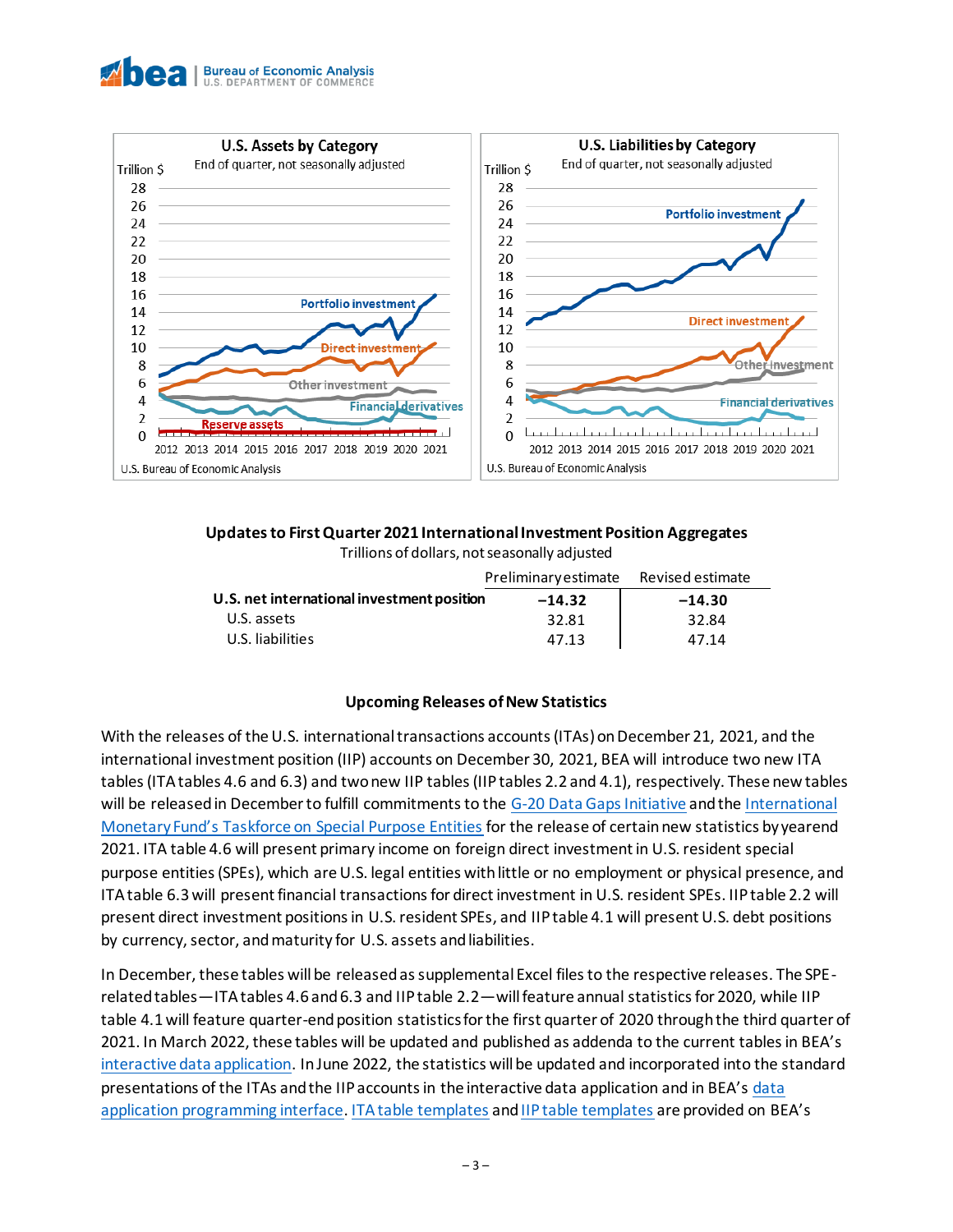

website to prepare users for the upcoming changes. More information will be available in a preview article of BEA's annual update of the international economic accounts in the April 2022 issue of the *[Survey of](https://apps.bea.gov/scb/)  [Current Business](https://apps.bea.gov/scb/)*.

\* \* \*

Next release: December 30, 2021, at 8:30 A.M. EST U.S. International Investment Position, Third Quarter 2021

\* \* \*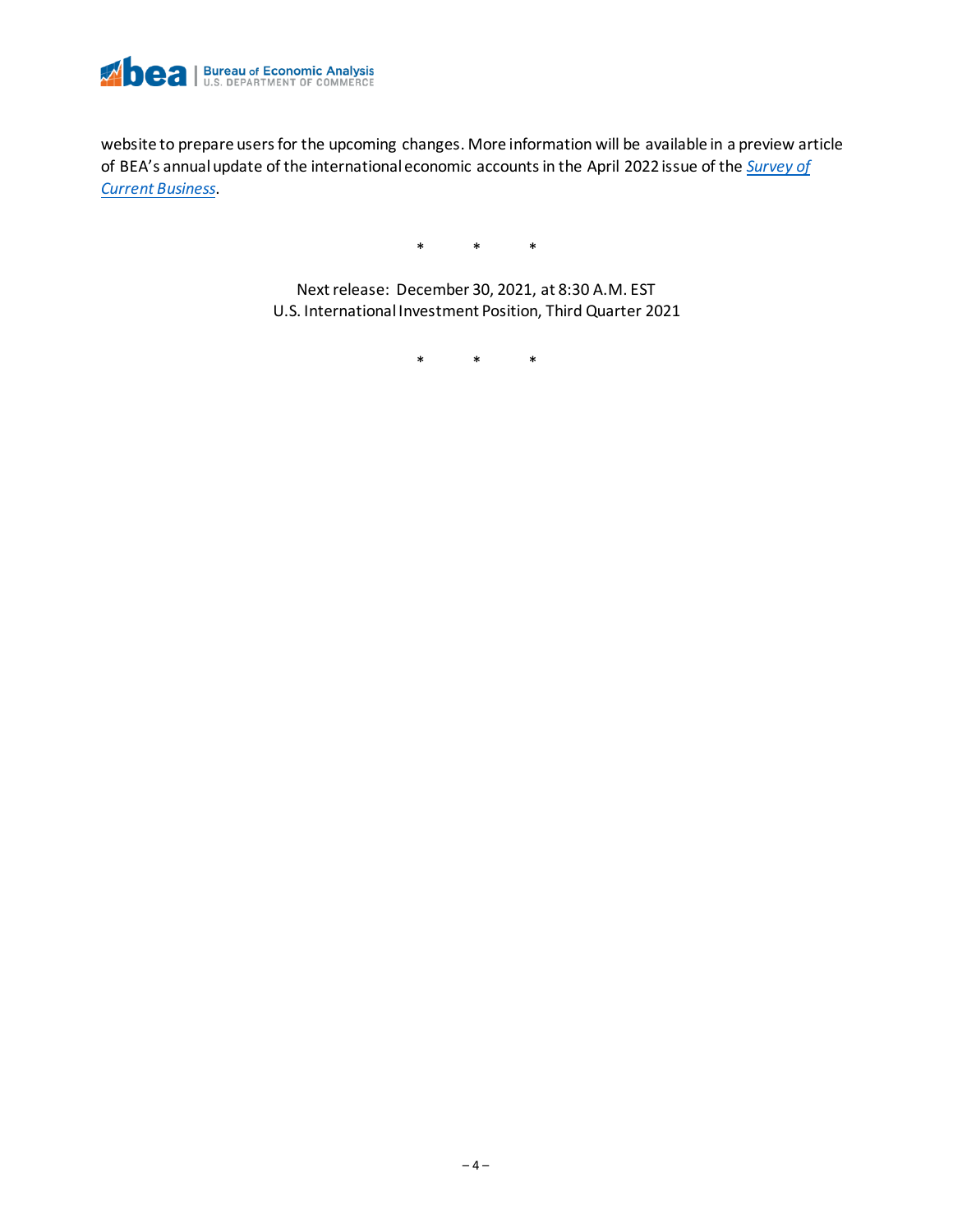# **Additional Information**

#### **Resources**

- Stay informed about BEA developments by reading the BEA [blog](https://www.bea.gov/news/blog), signing up for BEA's email [subscription service,](https://www.bea.gov/_subscribe/) or following BEA on Twitter [@BEA\\_News.](https://www.twitter.com/BEA_News)
- Historical time series for these estimates can be accessed in BEA's [interactive data application.](https://apps.bea.gov/iTable/index_ita.cfm)
- Access BEA data by registering for BEA's Data [application programming interface](https://apps.bea.gov/API/signup/index.cfm) (API).
- For more on BEA's statistics, see our monthly online journal, the *[Survey of Current Business](https://apps.bea.gov/scb/index.htm)*.
- BEA's [news release schedule.](https://www.bea.gov/news/schedule)
- More information on these international investment position statistics will be provided next month in the *[Survey of Current Business.](https://apps.bea.gov/scb/index.htm)*
- More information on the international investment position accounts and a description of the estimation methods used to compile them is provided in U.S. International Economic Accounts: [Concepts and Methods.](https://www.bea.gov/resources/methodologies/us-international-economic-accounts-concepts-methods)

#### **Definitions**

The *international investment position (IIP)* is a statistical balance sheet that presents the dollar value of U.S. financial assets and liabilities with respect to foreign residents at a specific point in time. BEA presents IIP statistics at the end of a quarter or year (March, June, September, and December). For the June release, BEA also presents statistics on changes in the yearend position that are disaggregated into financial transactions, price changes, exchange rate changes, and changes in volume and valuation not included elsewhere (n.i.e.).

The *U.S. net international investment position* is defined as the value of U.S. assets less the value of U.S. liabilities.

*Financial transactions* are transactions between U.S. residents and nonresidents in financial assets and liabilities. They are also recorded in the financial account of the international transactions accounts (ITAs). See **Related Statistics** below.

*Other changes in position* are changes in the value of U.S. assets or liabilities arising from any source besides a financial transaction. Other changes in position include price changes, exchange rate changes, and changes in volume and valuation not included elsewhere (n.i.e.).

*Price changes (only presented for annual statistics in the June news release)* are changes in the value of an asset or liability due to changes in the market price of a financial instrument.

*Exchange rate changes (only presented for annual statistics in the June news release)* are changes in the value of foreigncurrency denominated assets and liabilities due to changes in the values of foreign currencies relative to the value of the U.S. dollar.

*Changes in volume and valuation n.i.e. (only presented for annual statistics in the June news release)* reflect changes in position due to year-to-year shifts in the composition of reporting panels, the incorporation of more comprehensive annual and benchmark survey results, and revaluations (holding gains and losses) on assets and liabilities that are not explained by price changes or exchange rate changes.

*Functional categories* are the primary classification system used in the IIP and in the financial account of the ITAs. The five functional categories are direct investment, portfolio investment, financial derivatives other than reserves, other investment, and reserve assets. While the functional categories are based on features that are relevant for understanding cross-border financial transactions and positions, they also take into account some aspects of the relationship between transactors and the economic motivation for the investment. Within the functional categories, the IIP accounts are classified by type of financial instrument.

*Direct investment* is a category of cross-border investment associated with a resident in one economy having control or a significant degree of influence on the management of an enterprise resident in another economy. Ownership or control of 10 percent or more of the voting securities of an entity in another economy is the threshold for separating direct investment from other types of investment. Direct investment positions include positions in equity and debt instruments. BEA's IIP statistics feature the *[market value](https://apps.bea.gov/international/pdf/market_value.pdf)* measure of direct investment positions, a measure that values owner's equity at current-period prices using indexes of stock market prices.

*Portfolio investment* consists of cross-border positions involving equity and investment fund shares and debt securities, excluding those included in direct investment or reserve assets. Debt securities are classified by original maturity (short term vs. long term at the time of issue).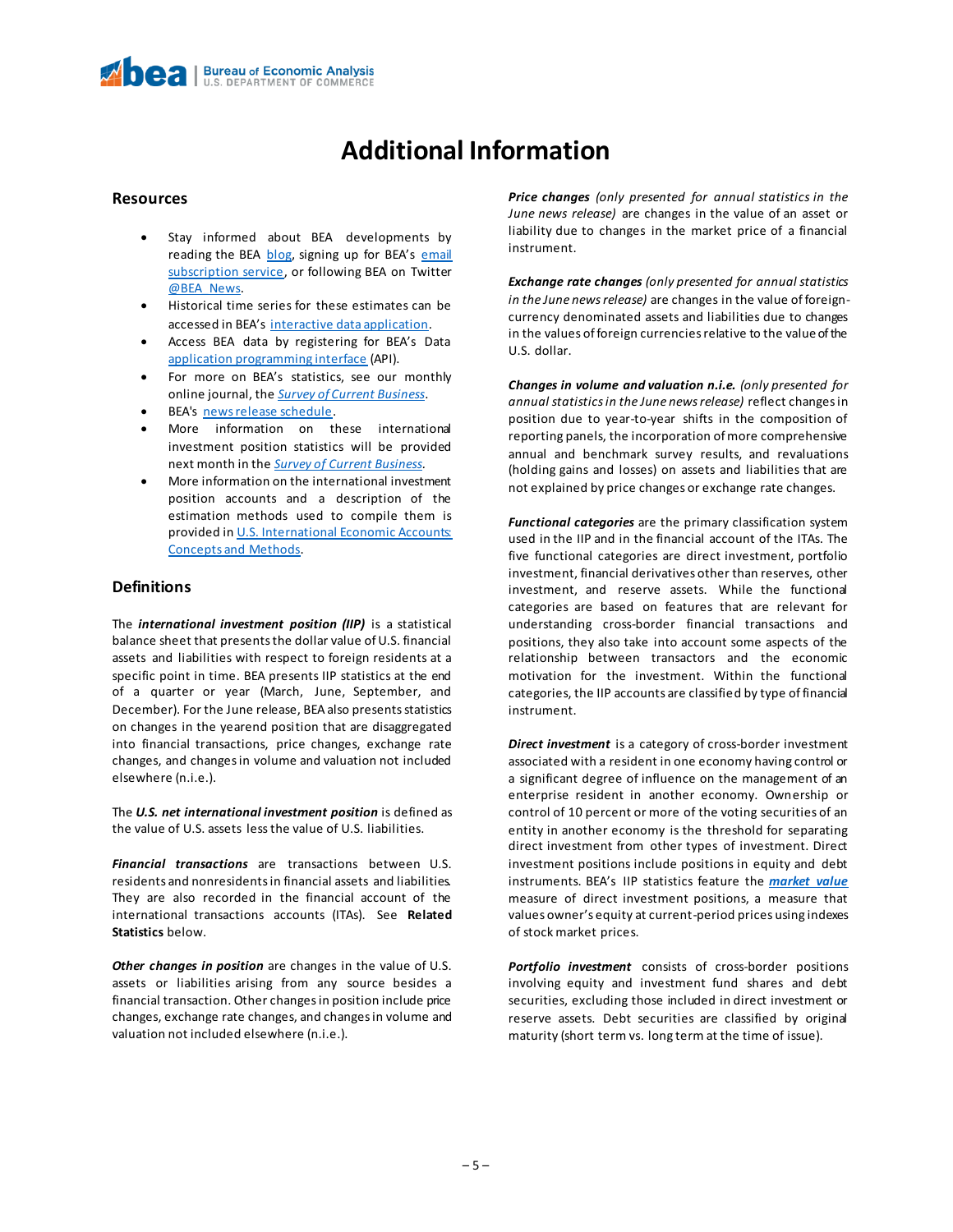

*Financial derivatives other than reserves* consist of crossborder positions arising from financial contracts that are linked to underlying financial instruments, commodities, or indicators. Positions in financial derivatives consist of contracts with positive and negative fair values. A contract with a positive fair value is a U.S. asset and represents the amount that a foreign resident would have to pay to a U.S. counterparty if the contract were terminated or settled. A contract with a negative fair value is a U.S. liability and represents the amount that a U.S. resident would have to pay to a foreign counterparty if the contract were terminated or settled. The gross positive (negative) fair value is the sum across all contracts with positive (negative) fair values. Fair values differ from notional values, which are the underlying amounts used to calculate payments on contracts. Gross positive and gross negative fair values for financial derivatives positions are available separately in table 1. However, transactions and other changes in financial derivatives positions are only available for the net position in financial derivatives. For other changes in position for financial derivatives presented in the June news release, statistics are not separately available for price changes, exchange rate changes, and changes in volume and valuation n.i.e.

*Other investment* includes cross-border positions other than those included in direct investment, portfolio investment, financial derivatives, and reserve assets. Other investment positions consist of positions in other equity (equity not in the form of securities), currency and deposits, loans, insurance technical reserves, trade credit and advances, and, for liabilities, special drawing rights allocations.

*Reserve assets* are those external assets that are readily available to and controlled by U.S. monetary authorities for meeting balance of payments financing needs, for intervention in exchange markets to affect the currency exchange rate, and for other related purposes such as maintaining confidence in the currency and the economy and serving as a basis for foreign borrowing. The major published components are monetary gold, International Monetary Fund (IMF) special drawing rights (SDRs), reserve position in the IMF, and other reserve assets.

#### **Release and update schedule**

Preliminary quarterly IIP account statistics are released in March, June, September, and December, approximately 90 days after the end of the reference quarter. These statistics are updated the following quarter to incorporate new and revised source data. Quarterly statistics are open for revision for at least the prior three years in annual updates released in June. Preliminary annual statistics are released in March reflecting positions at the end of the fourth quarter of the previous year. These annual statistics are open for revision for at least the prior three years in subsequent annual updates.

#### **Related statistics**

The IIP statistics comprise one part of a broader set of U.S. international economic accounts that, taken together, provide a comprehensive, integrated, and detailed picture of U.S. international economic activities.

Th[e international transactions accounts](https://www.bea.gov/data/intl-trade-investment/international-transactions) (ITAs) are released quarterly. Financial transactions reported in the financial account of the ITAs are one type of change in position recorded in the IIP. Financial transactions are transactions between U.S. residents and nonresidents for direct investment, portfolio investment, other investment, reserve assets, and financial derivatives.

Statistics o[n direct investment and multinational enterprises](https://apps.bea.gov/iTable/index_MNC.cfm) (MNEs) include annual statistics on the [activities of U.S.](https://www.bea.gov/data/intl-trade-investment/activities-us-multinational-enterprises-mnes)  [MNEs](https://www.bea.gov/data/intl-trade-investment/activities-us-multinational-enterprises-mnes) and [U.S. affiliates of foreign MNEs,](https://www.bea.gov/data/intl-trade-investment/activities-us-affiliates-foreign-mnes) [detailed annual](https://www.bea.gov/products/direct-investment-country-and-industry)  [and quarterly statistics on direct investment](https://www.bea.gov/products/direct-investment-country-and-industry), and annual statistics on [new foreign direct investment in the United](https://www.bea.gov/data/intl-trade-investment/new-foreign-direct-investment-united-states)  [States.](https://www.bea.gov/data/intl-trade-investment/new-foreign-direct-investment-united-states)

Statistics on [international services](https://www.bea.gov/data/intl-trade-investment/international-services-expanded) include detailed annual information on trade in services and on services supplied through the channel of direct investment by affiliates of multinational enterprises.

[U.S. international trade in goods and services,](https://www.bea.gov/data/intl-trade-investment/international-trade-goods-and-services) released by BEA and the U.S. Census Bureau, provides monthly statistics on trade in goods and services.

#### **List of News Release Tables**

Table 1. U.S. Net International Investment Position at the End of the Period